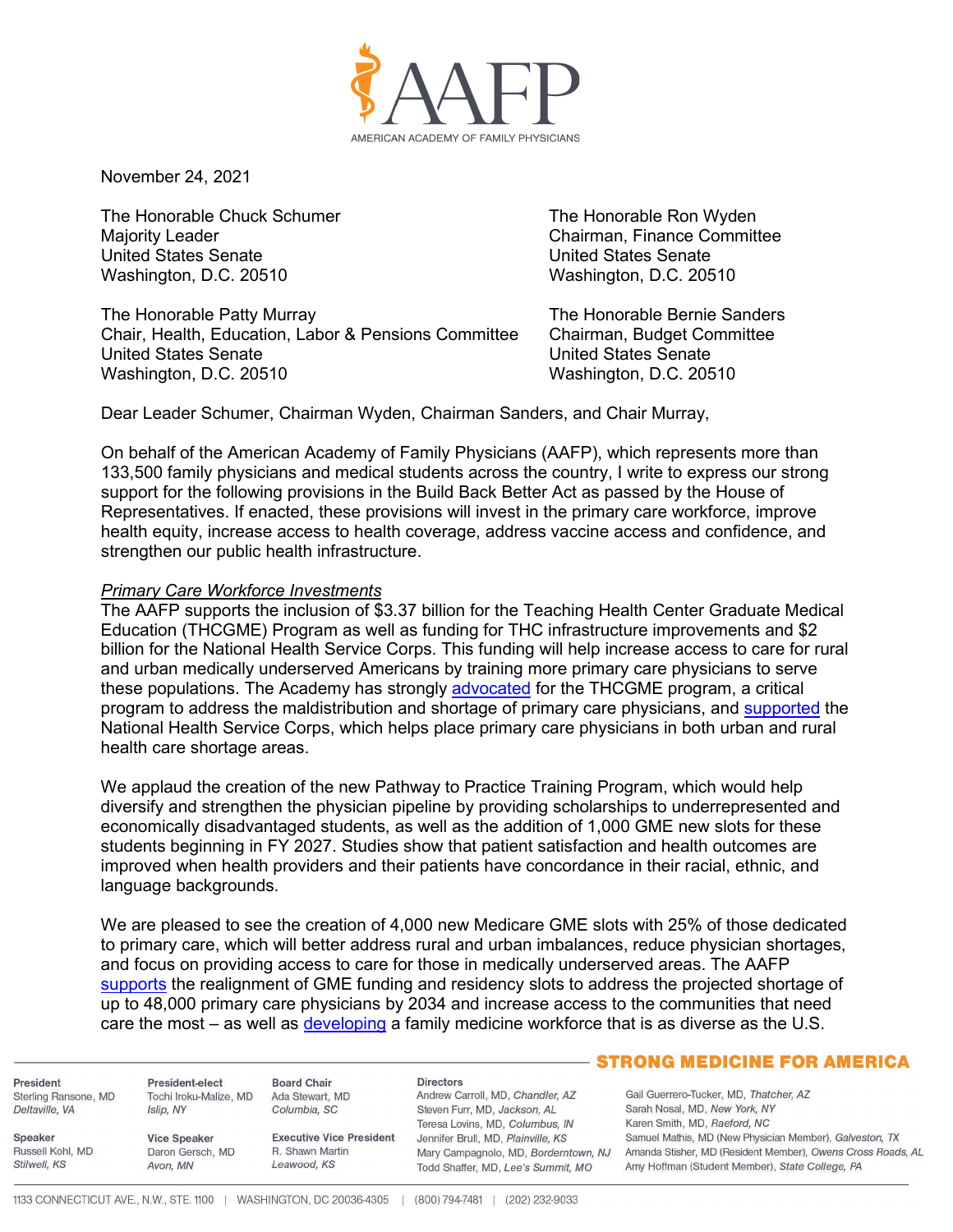November 24, 2021 Page 2 of 3

population. We also support the requirement that GME programs report data on race, ethnicity, and practice patterns to better understand the distribution of physicians during and post-residency to inform future policy changes.

# *Expanding Access to Health Coverage*

The AAFP is supportive of continuing the enhanced subsidies for ACA marketplace plans made possible by the American Rescue Plan. Recent [analysis](https://www.rwjf.org/en/library/research/2021/08/the-uninsurance-rate-held-steady-during-the-pandemic-as-public-coverage-increased.html) has shown the uninsured rate has been steady at 11% throughout the pandemic, due in large part to the current subsidies in place. Extension of these subsidies will ensure individuals continue to have access to affordable, comprehensive coverage. The AAFP also [supports](https://www.aafp.org/dam/AAFP/documents/advocacy/coverage/aca/ST-ACCPrinciples.pdf) funding for states to establish reinsurance and affordability programs which would allow states to experiment with different approaches to lowering individual market premiums while protecting access to essential health benefits.

Closing the Medicaid expansion coverage gap would grant over 2 million uninsured Americans access to health coverage. Family physicians have repeatedly [called](https://www.aafp.org/about/policies/all/medicaid-services.html) upon states to expand Medicaid to avoid coverage gaps, and in the absence of state action, we [support](https://www.aafp.org/about/policies/all/health-care-for-all.html) the proposed alternative option to cover individuals who would otherwise be eligible.

Medicaid and CHIP provide critical health coverage to more than 45 million children. Unfortunately, many lose their health coverage each year – despite often still being eligible – because of the cycle of enrollment and disenrollment called "eligibility churn." We know that interruptions in coverage worsen health outcomes and lead to avoidable hospitalizations or emergency room care for chronic disease exacerbations and untreated acute illness. The AAFP's [Medicaid principles](https://www.aafp.org/about/policies/all/medicaid-principles.html) support the requirement that states provide continuous eligibility for at least 12 months, since it ensures our most vulnerable maintain coverage and helps physicians maintain strong relationships with their patients and provide continuous care.

Studies have shown that individuals who have been incarcerated have higher rates of morbidity and mortality than the general population and rates of hospitalization are higher in individuals who have been incarcerated. Additionally, the use of mental health and substance use treatment services decreases significantly following release from prison. To pave the way for access to care for these individuals, the AAFP [supports](https://www.aafp.org/about/policies/all/incarceration.html#after) policies that equip individuals who are incarcerated or detained with access to comprehensive medical services including mental health care and reproductive health care, including the Medicaid Reentry Act.

# *Advancing Health Equity*

Federal Medicaid funding for the U.S. territories is capped, with block grants that are highly insufficient to support the operation of Medicaid programs, and the regular matching rate for the territories sits at 55%. Increases in recent years have been temporary and unstable, and residents in the territories are subject to longstanding health disparities that are only exacerbated by this capped funding. The AAFP is [pleased](https://www.aafp.org/dam/AAFP/documents/advocacy/coverage/medicaid/TS-EC-TerritoryMedicaidFunding-031721.pdf) to see the permanent increase of federal Medicaid funding for the U.S. territories with higher block grant amounts and an 83% FMAP for each territory.

As the largest single payer of maternity care in the U.S., covering 43% of births nationwide, Medicaid also has a critical role to play in ensuring healthy moms and babies. Under current law, Medicaid coverage for postpartum women expires after 30 days postpartum, even though nearly 23% of pregnancy-related deaths occur between six weeks and one year after delivery. A more permanent solution across all states is necessary and the AAFP [supports](https://www.aafp.org/dam/AAFP/documents/advocacy/coverage/medicaid/LT-Congress-P4MPostPartumCoverage-09921.pdf) the provision of one year of postpartum coverage for women enrolled in Medicaid and CHIP. Additionally, we applaud the new permanent Medicaid state plan option for maternal health homes: team-based care models for pregnant and postpartum women that provide coordinated, comprehensive care to improve